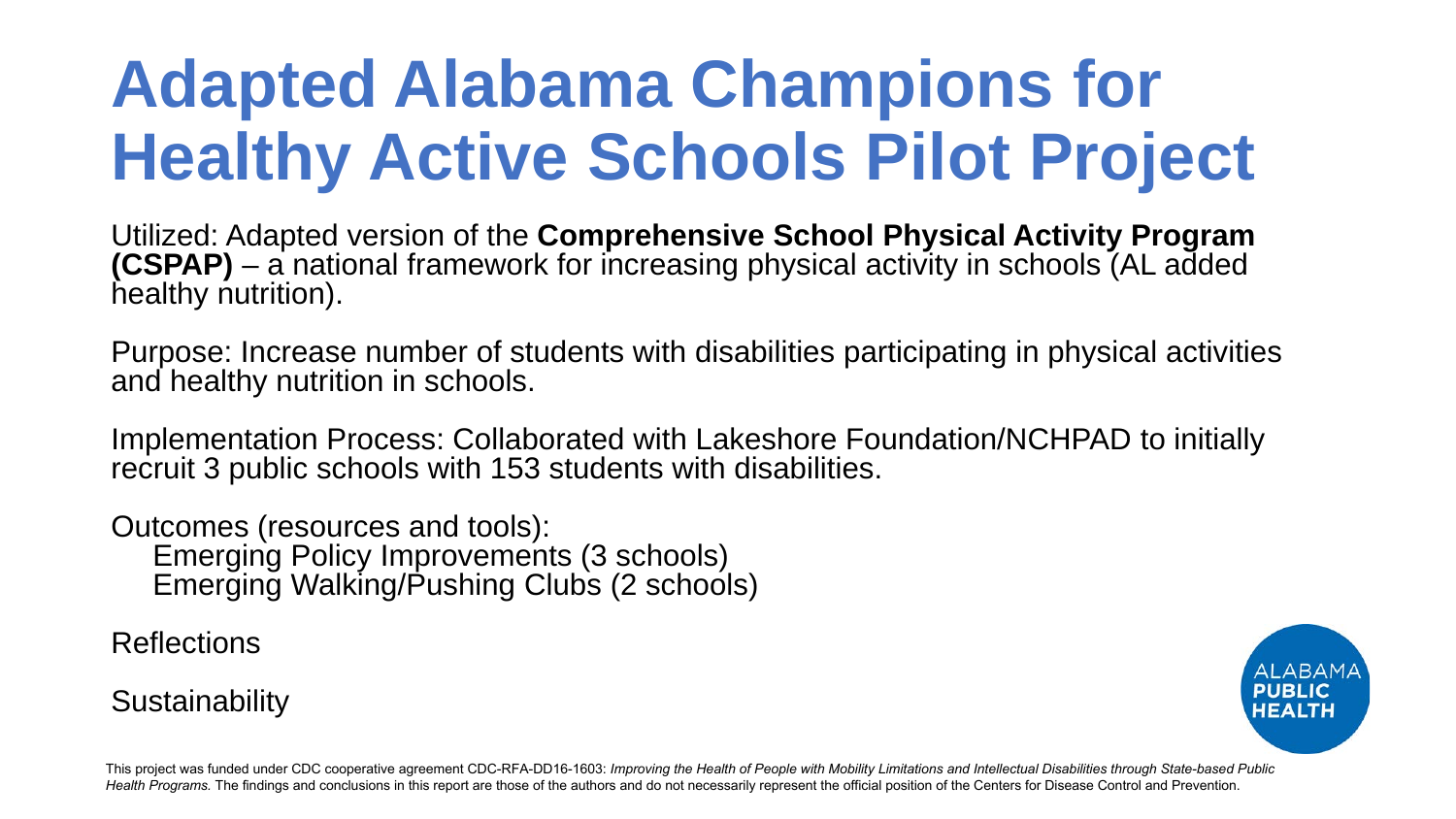# **Discover Inclusive Afterschool Health Promotion – Pilot Project**

Utilized: Adapted evidence-based afterschool physical activity and healthy nutrition curricula – Discover Inclusive Afterschool Health Promotion Guidebook.

Purpose: Increase number of students with disabilities participating in out of school time physical activities and healthy nutrition programs.

Implementation process: Collaborated with Lakeshore Foundation/NCHPAD to initially recruit 4 afterschool programs.

Outcomes (resources and tools): Impacted by the Pandemic

Emerging system changes (Required Disability Inclusion Training)

**Reflections** 

**Sustainability** 



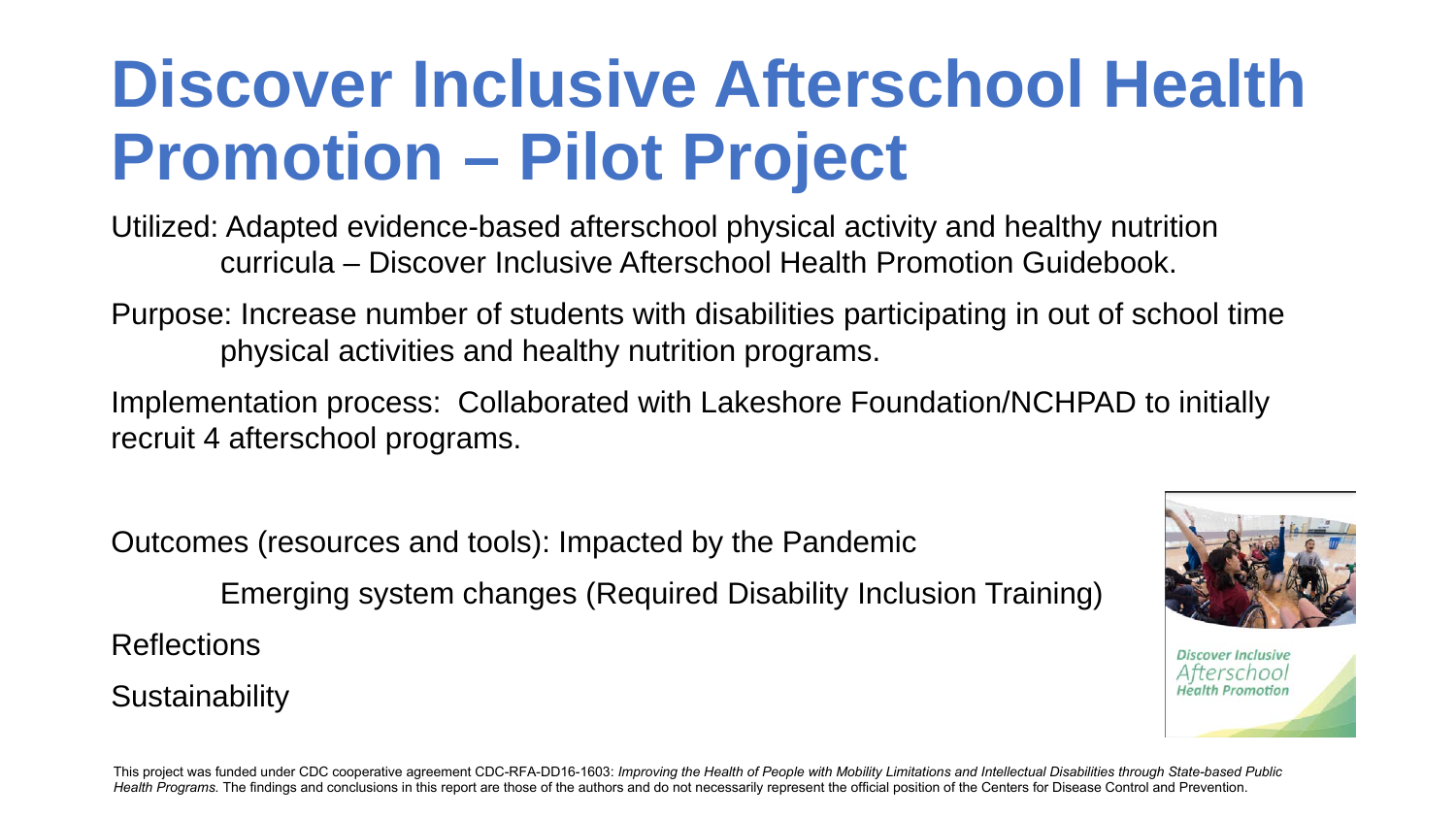## Collaborative Resources:

#### **School Wellness**

Discover Inclusive School Wellness; Action Guide and Toolkit; and Model School Wellness Policies.

[https://www.nchpad.org/1745/6891/Discover~Inclusive~School~Wellness~Toolkit](https://www.nchpad.org/1745/6891/Discover%7EInclusive%7ESchool%7EWellness%7EToolkit)

[https://www.cdc.gov/healthyschools/physicalactivity/inclusion\\_pepa.htm](https://www.cdc.gov/healthyschools/physicalactivity/inclusion_pepa.htm)

#### **Inclusive Afterschool Resources & Tools**

- <https://www.nchpad.org/fppics/Discover%20Inclusive%20Afterschool%20Health%20Promotion%20Guide.pdf>
- [Adapting the Afterschool Program Environment \(Video\)](https://www.youtube.com/watch?v=tN8a5qGtjII)
- [Adapting Afterschool Equipment \(Video\)](https://www.youtube.com/watch?v=-Z0DyM69Tno)

#### **Adapted Physical Education**

[Alabama Course of Study: Physical Education](https://www.alsde.edu/sec/sct/COS/2019%20Alabama%20Course%20of%20Study%20Physical%20Education.pdf)

[AL Adapted Physical Education Best Practices Quick Reference Guide](https://www.alsde.edu/sec/isvcs/hpe/Process/AL%20Adapted%20PE%20Best%20Practices%20Quick%20Reference%20Guide.pdf)

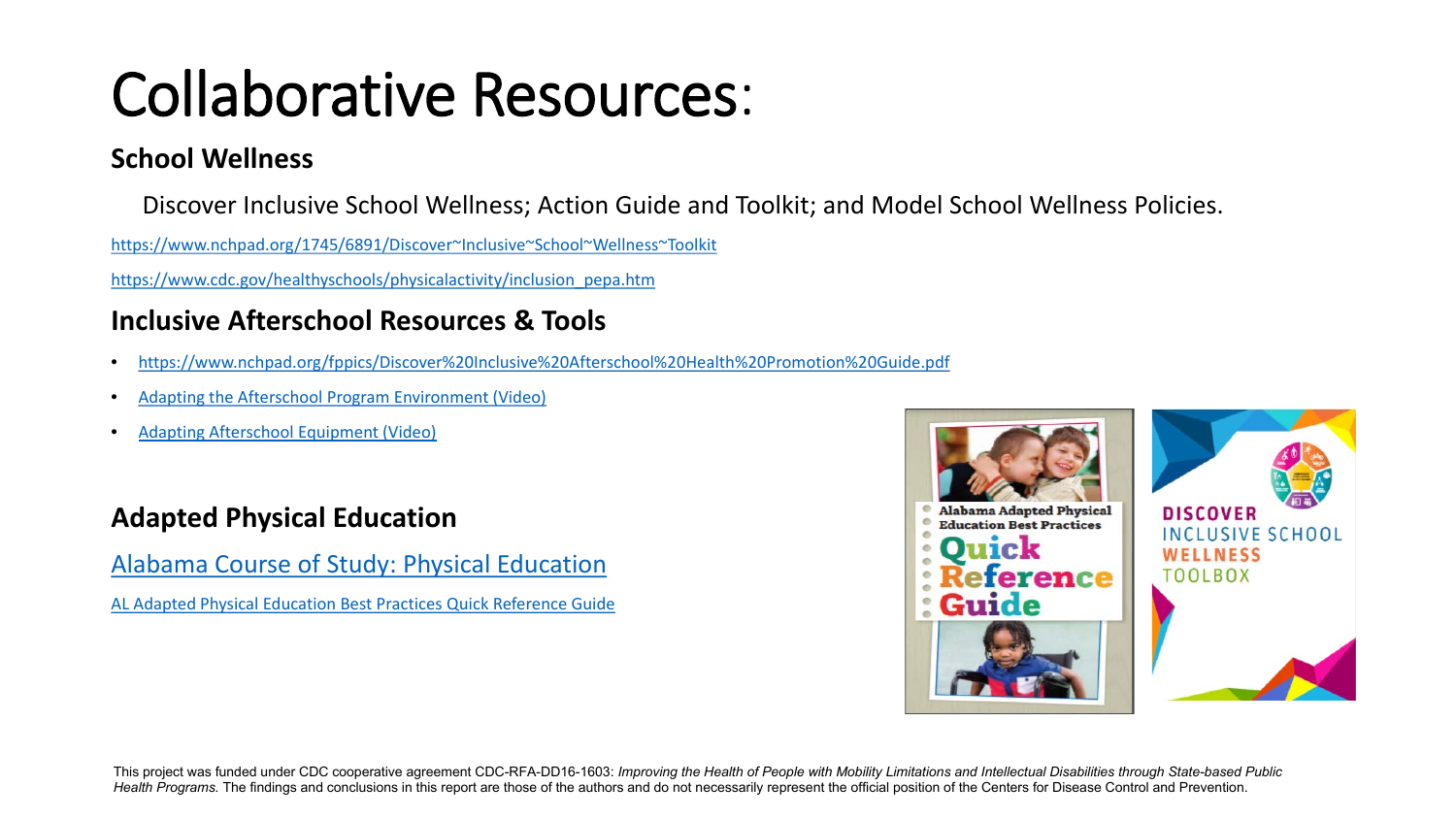#### **ADDITIONAL RESOURCES (developed in partnership with Lakeshore Foundation/NCHPAD):**

**E-Learning On-Demand Opportunities** [ADPH partner training page](https://elearn.nchpad.org/course/index.php?categoryid=13)

Trainings available: Inclusive Physical Education for Educators Discover Inclusive School Wellness Inclusive Afterschool Physical Activity Inclusive Worksite Wellness

[Worksite Wellness Toolkit](https://www.nchpad.org/1749/6900/Inclusive%7EWorksite%7EWellness%7EToolkit) 

Resources will be posted on ADPH DHP webpage: <https://www.alabamapublichealth.gov/disability/index.html> Including:

NPA Public Awareness Campaign

Disability Inclusion Action Guide for Health Promotion Programs